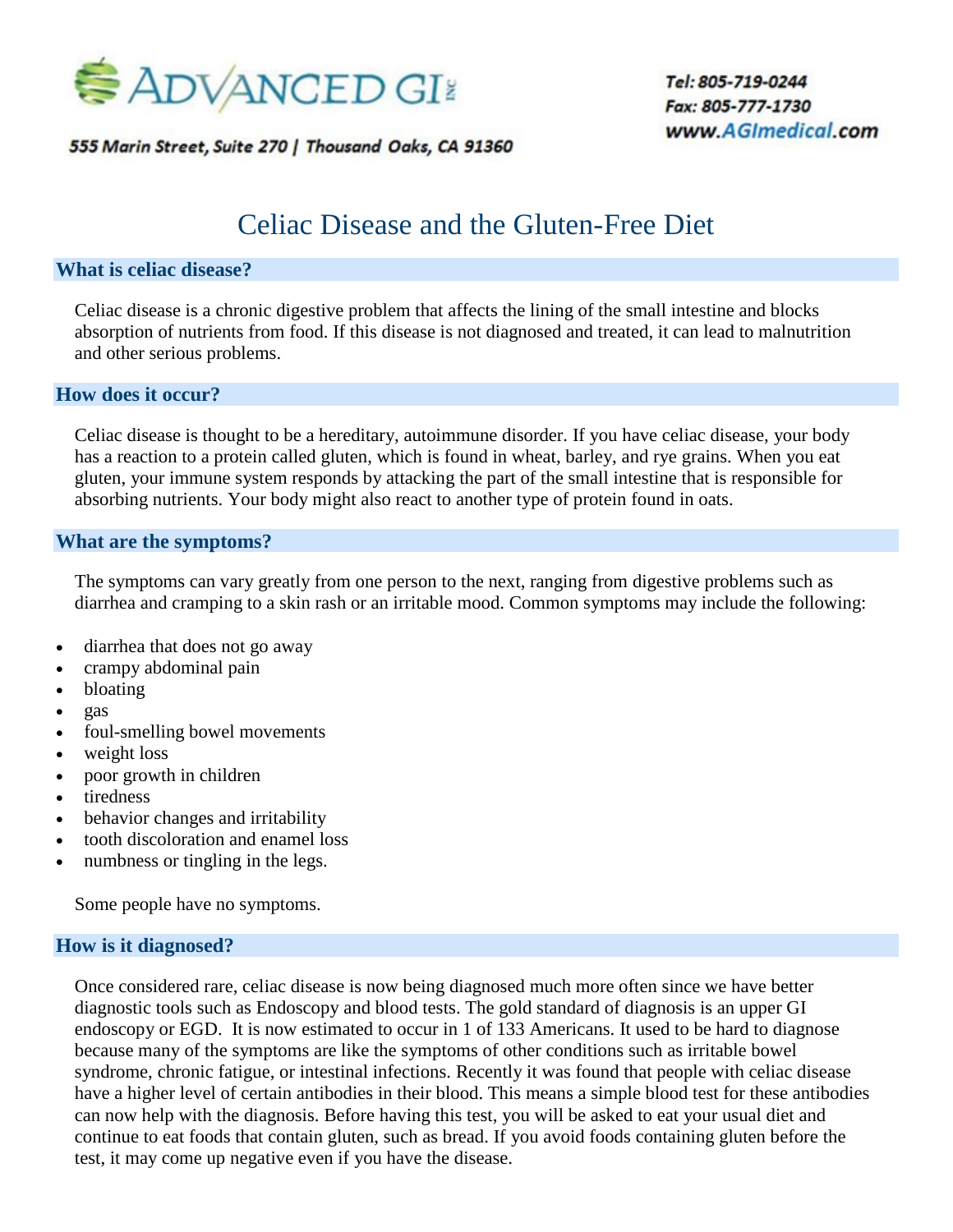# **ADVANCED GI**

If your blood test is positive for the antibodies and you have symptoms, you may need a biopsy of your small intestine. A biopsy is the removal of a tiny piece of the intestine. The sample of intestine is examined for signs of celiac disease.

## **How is it treated?**

The only treatment for celiac disease is a gluten-free diet. For most people, following the diet relieves the symptoms in a few weeks. The gluten-free diet allows the intestine to heal and prevents any further damage. Typically, in children and young adults, the bowel may be completely healed 3 to 6 months after you start the diet. In older adults, the healing may take up to a few years.

In some cases you may keep having symptoms even though you are eating a gluten-free diet. This may be caused by having a small amount of gluten still in your diet, or the intestine may have been too damaged before you started the diet. This is called unresponsive celiac disease.

In yet other cases, inflammatory bowel diseases such as Crohn's disease may be the culprit. That is why Dr. Simoni may also perform a colonoscopy, and possibly a wireless capsule endoscopy if necessary.

#### **What is a gluten-free diet?**

A gluten-free diet is one that contains no wheat (including spelt, triticale, and Kamut), barley, or rye. It also does not include products that use additives containing gluten, such as some vitamins, medicines, and stamp or envelope adhesives. Because the American diet is based on grains and many processed foods contain grain-based additives, this diet can be hard to follow. You may need to talk to a dietitian who knows about gluten-free diets and treating celiac disease. You will need to have follow-up visits with the dietitian to check your diet and get help in staying up-to-date on gluten-free food products.

At first, gluten-free diet recommendations can be overwhelming. Keep it simple until you have had a chance to meet with your dietitian. Fresh fruits, vegetables, milk, and unprocessed protein foods such as fresh beef, pork, poultry, fish, and eggs do not contain gluten. Natural nuts, seeds, and vegetable oils (without additives) can also be included safely. Add in foods from the allowed starches and grains listed below for a balanced diet.

#### **What foods are included in a gluten-free diet?**

The list of choices for gluten-free foods is growing. Below are some acceptable foods as well as foods you need to avoid. The lists are not complete. Consult your dietitian and recommended Web sites for more detailed information.

Allowed starches and grains:

- breads and other baked goods made with potato, rice, bean, buckwheat, soy, tapioca, arrowroot, quinoa, millet, and flax flours
- rice
- rice noodles and pasta made with allowed ingredients
- **heans**
- cornmeal
- potatoes, sweet potatoes, and yams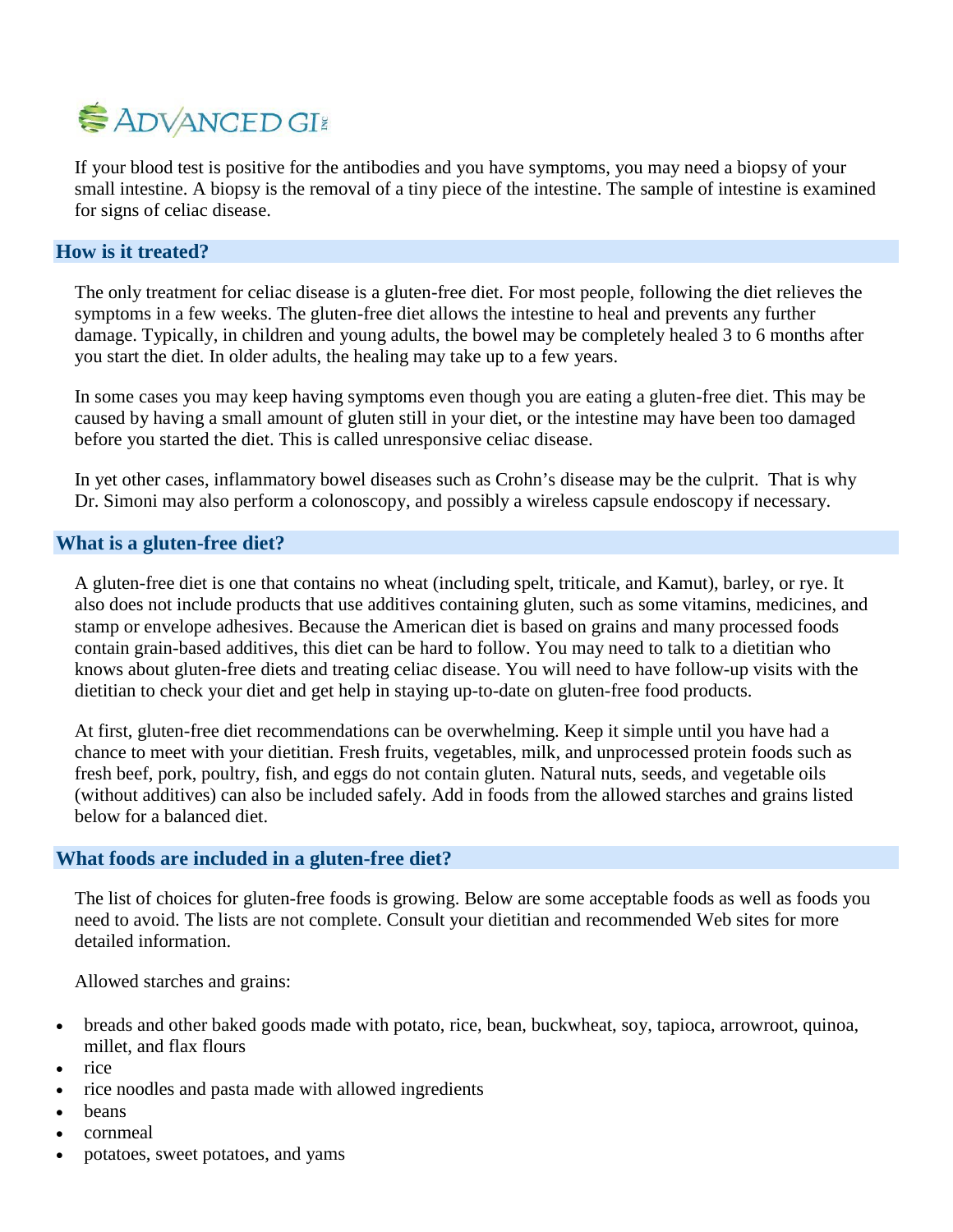

- corn and peas (avoid creamed varieties unless made with acceptable ingredients)
- gluten-free bread and pasta products
- hot cereals made from white or brown rice, hominy, hominy grits, groats, soy, or millet
- cold cereals such as puffed rice and corn.

Allowed fruits and vegetables:

- all fresh, canned, and frozen fruit or fruit juices
- fresh vegetables
- canned and frozen vegetables made with allowed ingredients.

Allowed milk products:

- milk
- aged cheese
- all other milk products produced without gluten additives.

Allowed meats, poultry, fish, eggs, dried beans, nuts and seeds:

- all unprocessed foods in this category
- peanut butter.

Allowed fats, sweets, and drinks:

- butter and vegetable oils
- salad dressings and sauces made with allowed ingredients
- sugar
- honey
- marshmallows
- plain chocolate
- coconut
- jelly or jam
- pure instant or ground coffee
- carbonated sodas.

# **What foods are avoided in a gluten-free diet?**

Listed below are some foods you need to avoid. The lists are not complete. Consult your dietitian and recommended Web sites for more detailed information.

Starches and grains to avoid:

- wheat
- rye
- **barley**
- bulgur
- spelt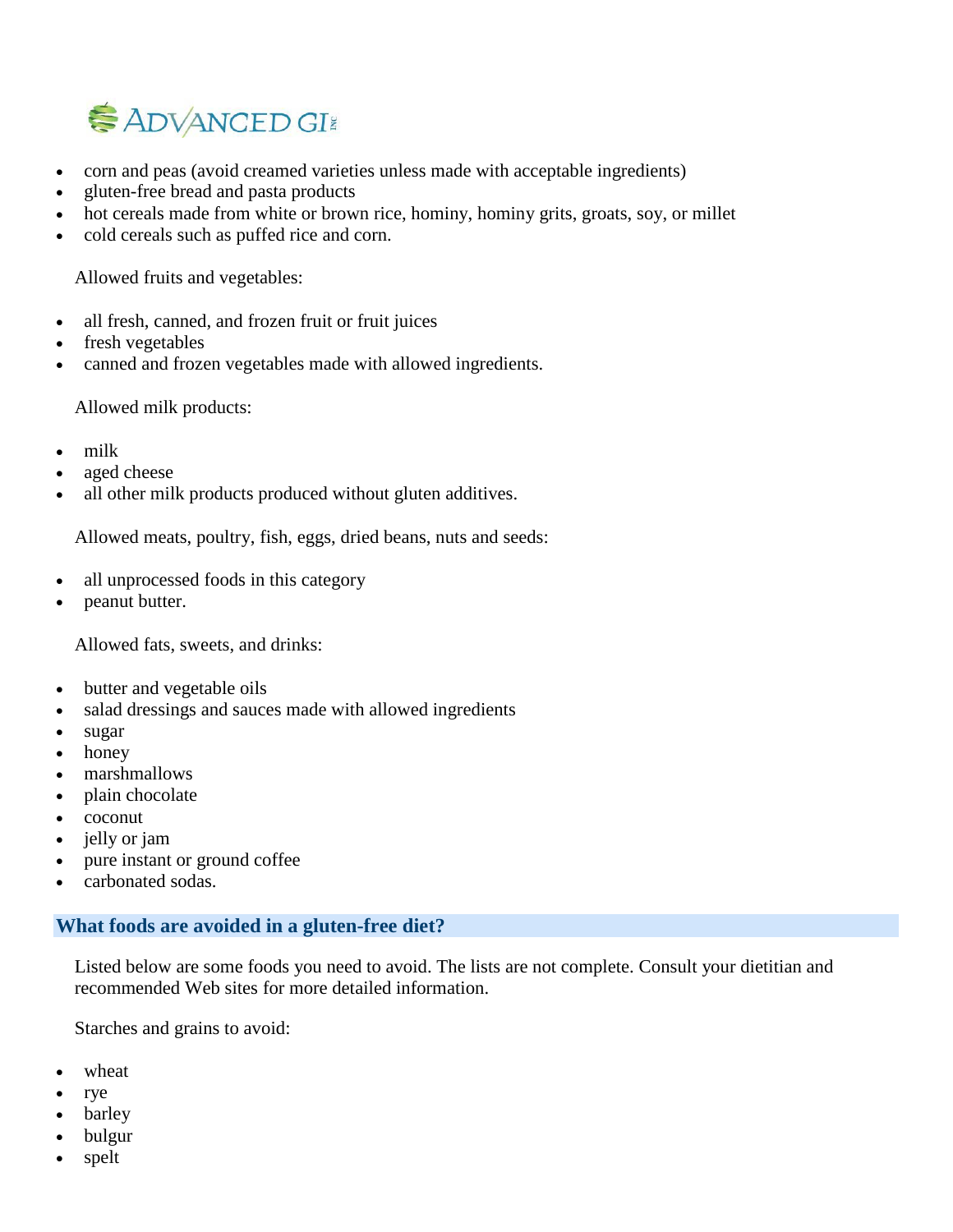

- triticale
- Kamut
- semolina
- all breads, baked goods, crackers, noodles, pastas, and cereals made with the above grains
- cereals containing malt extract or malt flavoring
- canned baked beans.

Dr. Simoni may also advise avoiding oats. Commercial oats are often harvested and processed with wheat or barley, making it likely that bits of wheat or barley will be in the oats. Also, small studies have shown that some people with celiac disease react to the protein in oats. Some national celiac agencies approve of the addition of pure oats to the gluten-free diet, while others advise adding oats only for healthy adults with no sign of bowel inflammation. Other experts still recommend that until more research is done, the only safe amount of oats is no oats at all. Some healthcare providers allow the addition of oats to the diet with careful follow-up tests to check your tolerance.

Fruits and vegetables to avoid:

- some pie fillings and dried fruits
- creamed vegetables
- breaded vegetables.

Milk products to avoid:

- some flavored milks and yogurts (including frozen)
- malted milk.

Meats, poultry, fish, eggs, dried beans, nuts and seeds to avoid:

- some egg substitutes
- some premarinated meats, poultry, and fish
- cold cuts made with gluten stabilizers, wheat, barley, rye, oat fillers, and self basting turkey.

Fats, sweets and drinks to avoid:

- commercially prepared condiments, soups, salad dressings, and sauces
- flavored instant coffees, herbal teas, and hot cocoa mixes
- nondairy creamers
- beer and malted beverages
- sauces, gravies, and products made with hydrolyzed vegetable or plant protein (HVP or HPP) made from wheat protein.

# **What should I look for on food labels?**

There are many hidden sources of gluten, so learning to read labels is a must. Ingredients that carry possible risk include: